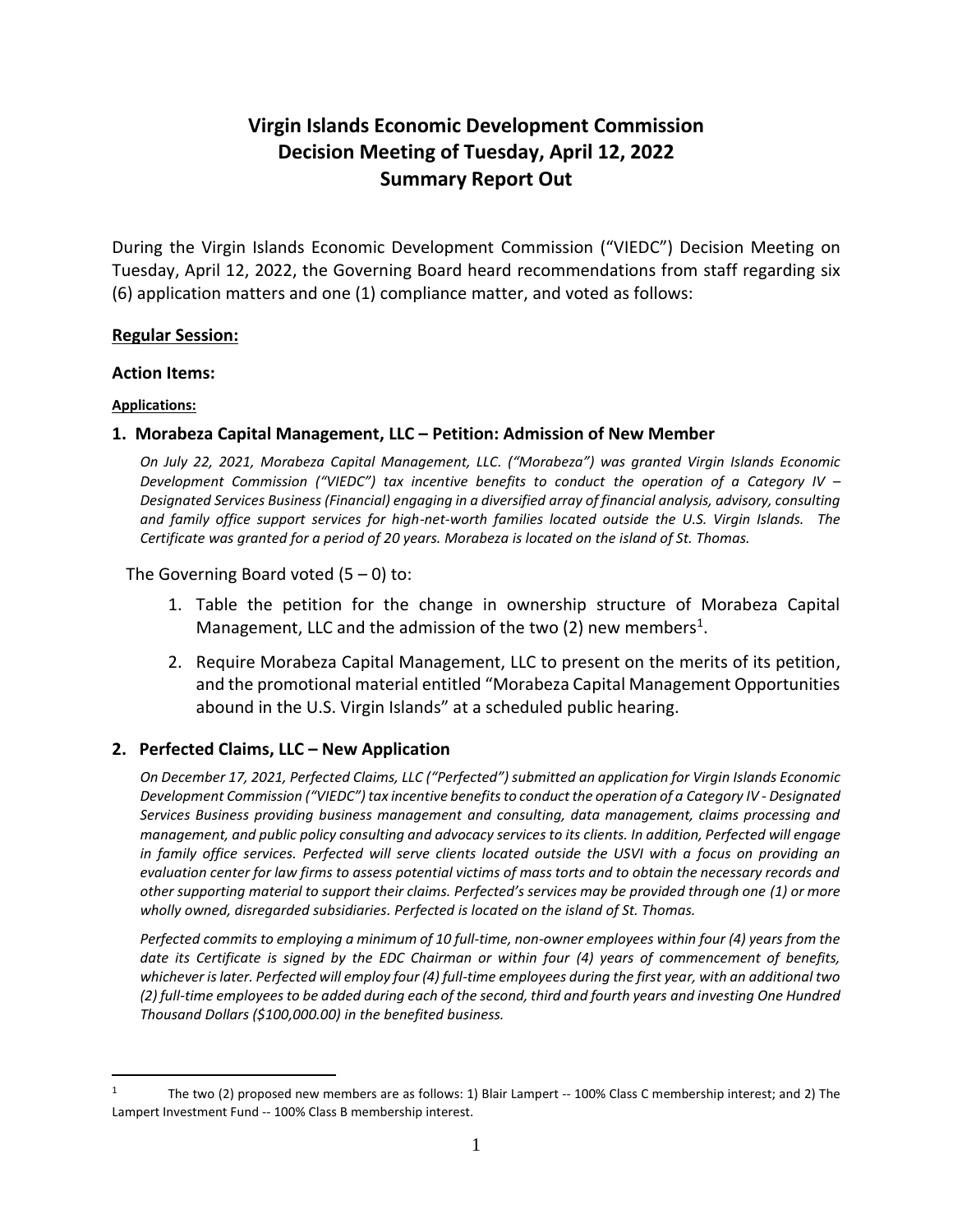*On January 10, 2022, the VIEDC Governing Board voted to approve UEIS's modification application in regards to the longer benefit period provided by Act No. 7651, but tabled its decision on UEIS's request that its eligible revenue streams include income derived from the design and development of intellectual property pending receipt of additional information.*

The Governing Board voted  $(5 - 0)$  to:

- 1. Find that Perfected Claims, LLC is deserving of a grant of tax incentives;
- 2. Grant Perfected Claims, LLC tax exemptions at one hundred percent (100%) of the incentives authorized by law for a period of 20 years in accordance with the provisions of V.I. CODE ANN. tit. 29, chapter 12.
- 3. Grant Perfected Claims, LLC an extension of time to satisfy the minimum full-time employment requirement as follows:

Applicant/Beneficiary shall employ a minimum of four (4) full-time, nonowner employees within one (1) year from the date the VIEDC Chairman signs the Certificate or within one (1) year of commencement of incentives, whichever is later. Thereafter, an additional two (2) full-time employees in each of the second, third, and fourth year, for a total of 10 full-time, nonowner employees by the end of year four.

## **3. Rock City Brewing Company, LLC – Petition: Extension of Time to Commence Incentives**

*On March 28, 2019, Rock City Brewing Company, LLC ("Rock City") was granted Virgin Islands Economic Development Commission ("VIEDC") tax incentive benefits to conduct the operation of a Category III as a Category II craft brewery manufacturing business. Rock City was granted incentives to mass-produce a singlestyle beer for world-wide distribution to include the U.S. Virgin Islands and the Caribbean. Rock City will also indicated they would operate a "Brewtique", a world-class tourist attraction, whereby tourists and locals can learn about the brewing process, sample locally made craft beers, and register for tours of the larger brewing facility. The Certificate was granted for a period of 20 years. Rock City iis located on the island of St. Thomas.*

The Governing Board voted  $(5 - 0)$  to:

- 1. Find Rock City Brewing Company, LLC has not shown good cause for a grant of additional time to commence its tax incentives;
- 2. Deny Rock City Brewing Company, LLC an extension of time to commence its tax incentives noting the following: 1) that Rock City did not execute its certificate of tax incentives; 2) that Rock City did not timely apply for an extension of time to commence tax incentives; and 3) that Rock City's corporate registration was "Administratively Dissolved" in the Office of the Lieutenant Governor, Division of Corporations and Trademarks in 2021;
- 3. Find that the tax incentives granted to Rock City Brewing Company, LLC are Null and Void; and
- 4. Require Rock City Brewing Company, LLC to file a new application if tax incentives are sought henceforth.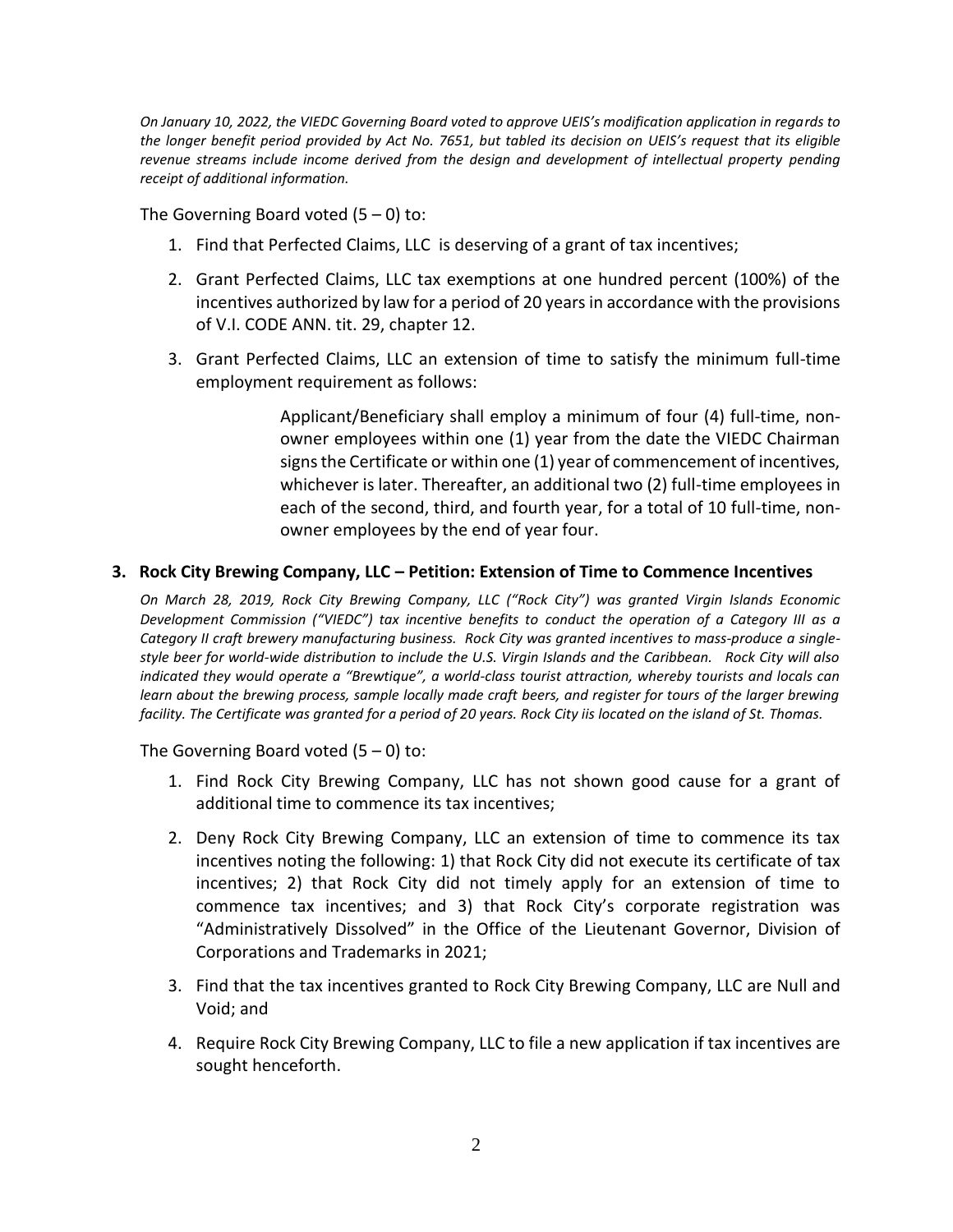### **4. Tree Limin' Extreme, LLC – Petition for 2nd Extension of Time to Commence Tax Incentives**

*On July 5, 2018, Tree Limin' Extreme, LLC ("Tree Limin'") was granted Virgin Islands Economic Development Commission ("VIEDC") tax incentive benefits to conduct the operation of a Category III recreation business consisting of a zipline park, together with other ancillary activities associated with a tourism-related business located on St. Peter Mountain, St. Thomas. The Certificate was granted for a period of 20 years. Tree Limin' is located on the island of St. Thomas.*

The Governing Board voted  $(5 - 0)$  to:

- 1. Acknowledge and approve the admission of wholly-owned disregarded entity, SRI PARAMJYOTHI, LLC.
- 2. Acknowledge that SRI PARAMJYOTHI, LLC shall hold property used to operate a zipline and related activities.
- 3. Require the admission of SRI PARAMJYOTHI, LLC shall be effective January 1, 2022.<sup>2</sup>
- 4. Require the Certificate of tax incentives to be amended to reflect the admission of wholly-owned disregarded entity, SRI PARAMJYOTHI, LLC and the inclusion of the applicable real property.

### **5. Virgin Bay Capital, LLC – Corrected Motion**

*On March 10, 2022, Virgin Bay Capital, LLC ("Virgin Bay") was granted Virgin Islands Economic Development Commission ("VIEDC") tax incentive benefits to conduct the operation of a Category IV - Designated Services Business (Financial) providing financial management, consulting services, mortgage services, and investment to clients primarily within the residential and commercial loan sectors. Virgin Bay shall originate, broker, finance, purchase, manage, and sell residential and other loans and mortgages and shall offer consulting services to clients in the same space. Virgin Bay is located on the island of St. Thomas.*

The Governing Board voted  $(5 - 0)$  to:

 $\overline{a}$ 

1. Approve an Amended Grant of Tax Incentives to Virgin Bay Capital LLC, which shall now provide for nine (9) full-time employees stating, in relevant part, as follows:

> Employment: Applicant/Beneficiary shall employ a minimum of two (2) full-time employees, excluding the owner, within one (1) year from commencement of tax incentives or one (1) year from the date the Chairman signs the Certificate, whichever is later. Thereafter, in the second year of incentives, Applicant/Beneficiary shall employ an additional three (3) full-time employees; and in the fifth year of incentives, an additional four (4) full-time employees for a total of nine (9) full-time non-owner employees in the fifth year of incentives.

2. Require all other terms and provisions of the Grant of Tax Incentives approved by VIEDC at the Decision Meeting on March 10, 2022 to remain in full force and effect.

Due to the COVID-19 pandemic, Tree Limin' Extreme, LLC requested and was granted three (3) suspensions of tax incentives, the first from March 23, 2020 through October 31, 2020, the second from November 1, 2020 through October 31, 2021, and the third from November 1, 2021 through December 31, 2021.